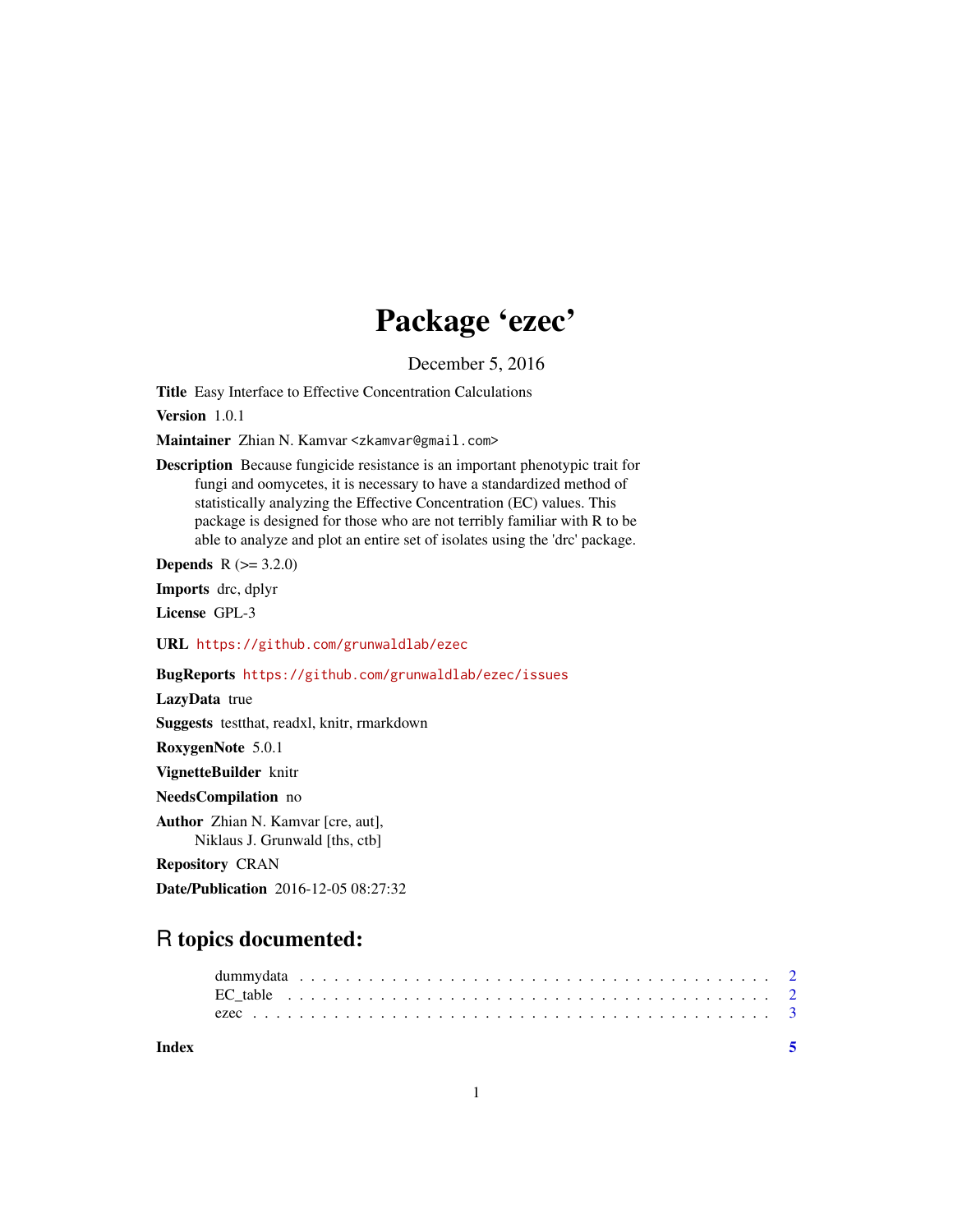<span id="page-1-2"></span><span id="page-1-0"></span>dummydata *dummydata*

# Description

dummydata

# Usage

data(dummydata)

#### Format

a data frame with 96 rows and 7 columns representing two isolates tested for Metalaxyl resistance over 6 concentrations with 8 replicates per concentration. Each rep number were conducted in separate weeks. The First sample is real and the second is fake.

<span id="page-1-1"></span>

| EC table | Function to generate a table of EC values from a data frame of multi- |
|----------|-----------------------------------------------------------------------|
|          | ple isolates.                                                         |

# Description

Function to generate a table of EC values from a data frame of multiple isolates.

#### Usage

```
EC_table(x, form = NULL, model = "LL.3", response = c(10, 50, 90),idcol = "ID", result = "df", plot = TRUE, ...)
```
# Arguments

| $\boldsymbol{\mathsf{x}}$ | a data frame that has at least the columns listed in the form argument (e.g. "re-<br>sponse" and "dose", see examples). |
|---------------------------|-------------------------------------------------------------------------------------------------------------------------|
| form                      | a formula specifying the column names for the response and dose. Defaults to<br>NULL.                                   |
| model                     | one of 4 options:                                                                                                       |
|                           | • LL.3 = Log Logistic 3 parameter with a lower limit of 0.                                                              |
|                           | • LL.4 = Log Logistic 4 parameter with lower limit estimated.                                                           |
|                           | • W1.4 = Weibul 4 parameter type 1.                                                                                     |
|                           | • W2.4 = Weibul 4 parameter type 2.                                                                                     |
| response                  | a numeric vector specifying what EC values you want to calculate.                                                       |
| idcol                     | the name of the column that identifies the samples (case sensitive).                                                    |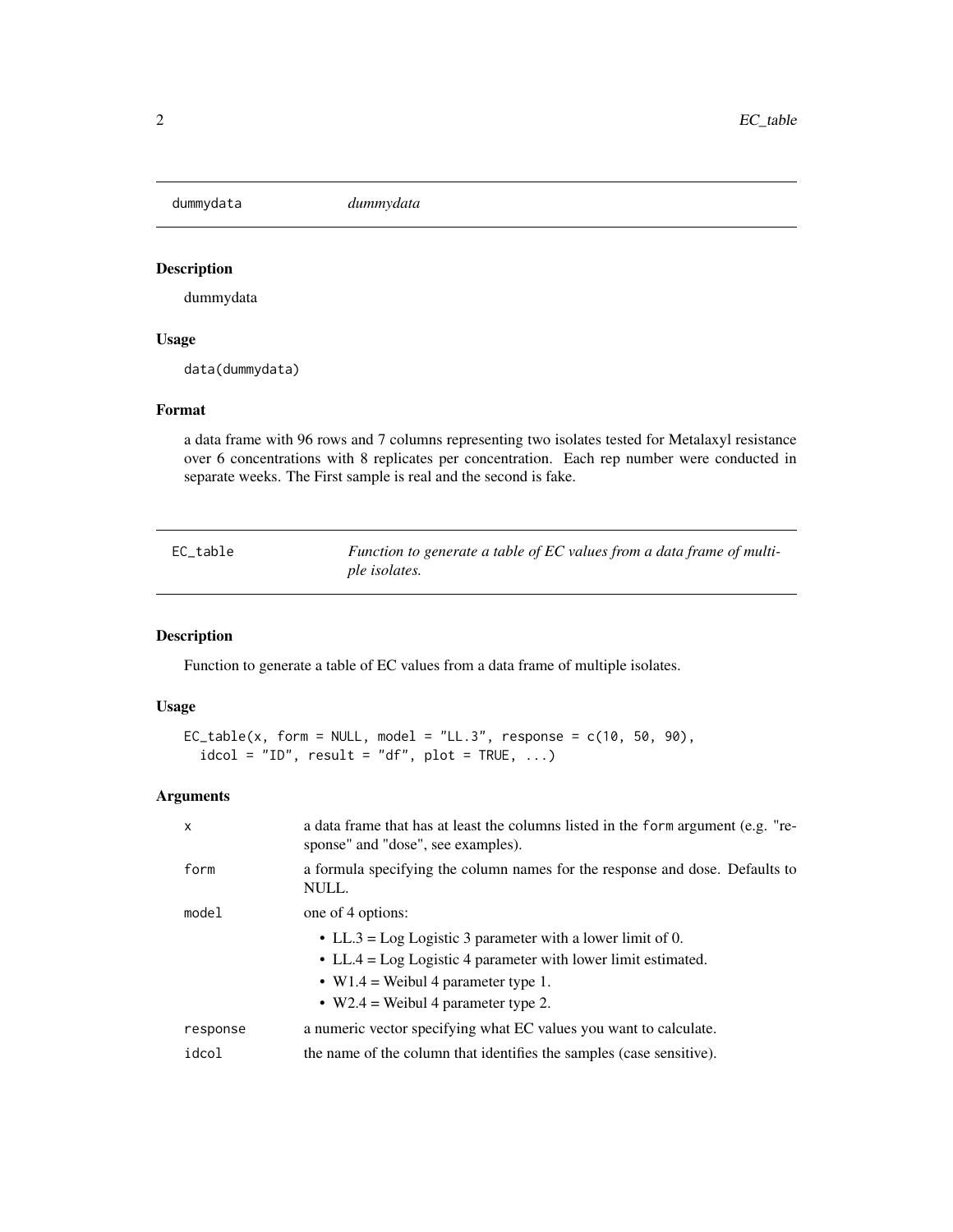<span id="page-2-0"></span>ezec 3

| result | What result do you want returned? Default is "df" for a data frame of summary                                              |
|--------|----------------------------------------------------------------------------------------------------------------------------|
|        | values. If you want the models returned, choose "model". If you want the<br>summary output of the model, choose "summary". |
| plot   | if TRUE, a curve will be plotted for each sample.                                                                          |
| .      | parameters passed on to read, table if x is a file name.                                                                   |

#### Value

a data frame that contains EC estimates and standard errors in columns and samples in rows.

#### Author(s)

Zhian N. Kamvar

#### Examples

```
data(dummydata)
# Using 3 parameter Log-Logistic Model (default)
EC_table(dummydata, form = response ~ close)# Using 4 parameter Weibull Model.
EC_table(dummydata, form = response \sim dose, model = "W2.4")
# This function really only needs three columns.
newdat <- dummydata[c("ID", "dose", "response")]
EC_table(newdat, form = response ~ close)# We can rename them, too.
colnames(newdat) <- c("identity", "dosage", "growth")
EC\_table(newdat, form = growth ~ dosage, idcol = "identity")
```
ezec *The* ezec *package for easy EC calculation.*

#### Description

The ezec package for easy EC calculation.

#### Introduction

The package **ezec** is not a revolutionary work. It simply is a wrapper for the **drc** package that makes life a little easier when it comes to calculating a simple EC 50. The main function of the package is [EC\\_table](#page-1-1). This function will do as it says and automatically produce a table to EC values for each isolate in your sample.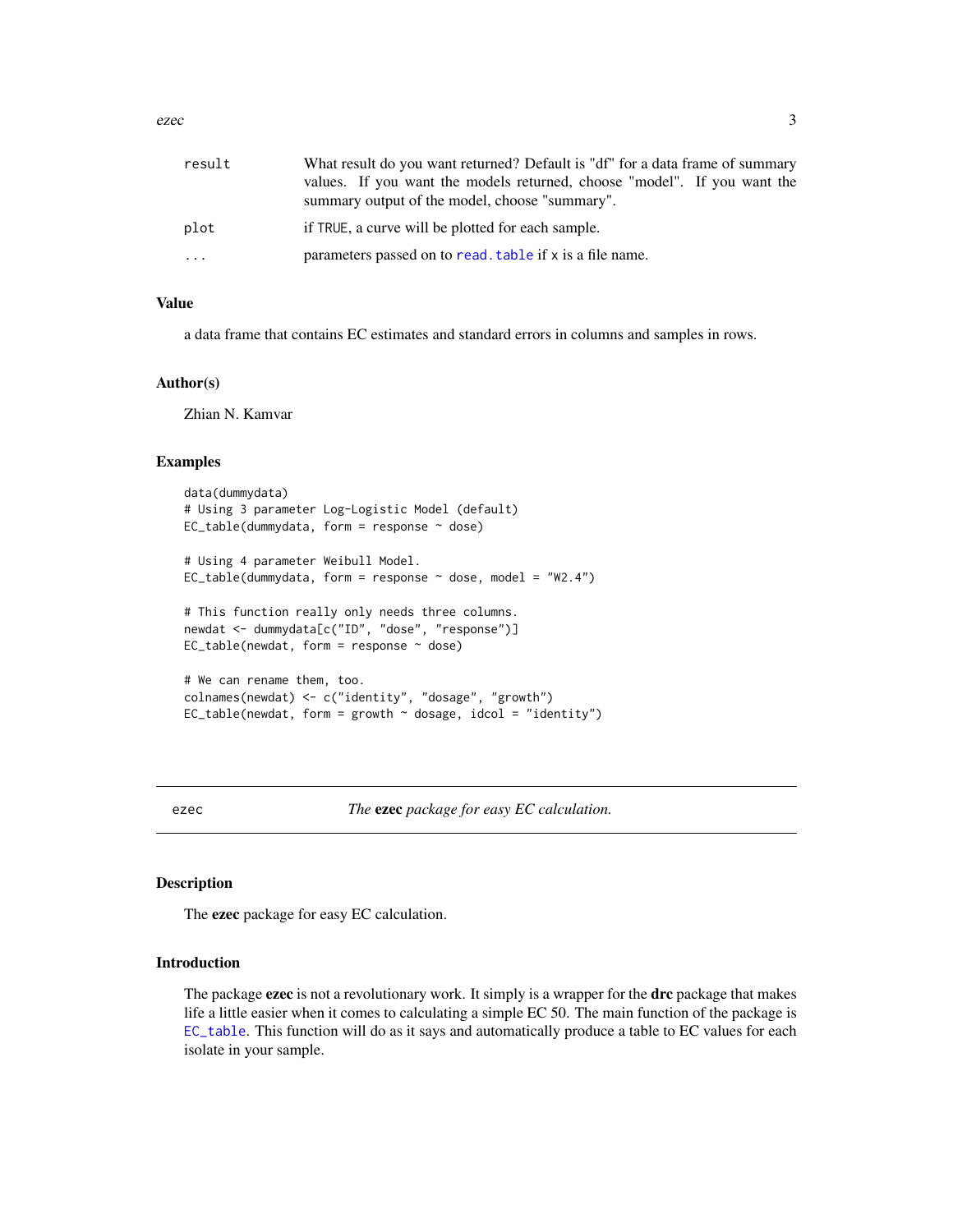# <span id="page-3-0"></span>Data format

Data is expected to exist in a table with at least three columns:

- Sample ID
- Dosage
- Response value (Growth)

Any other columns in your data are optional. An example data set is [dummydata](#page-1-2).